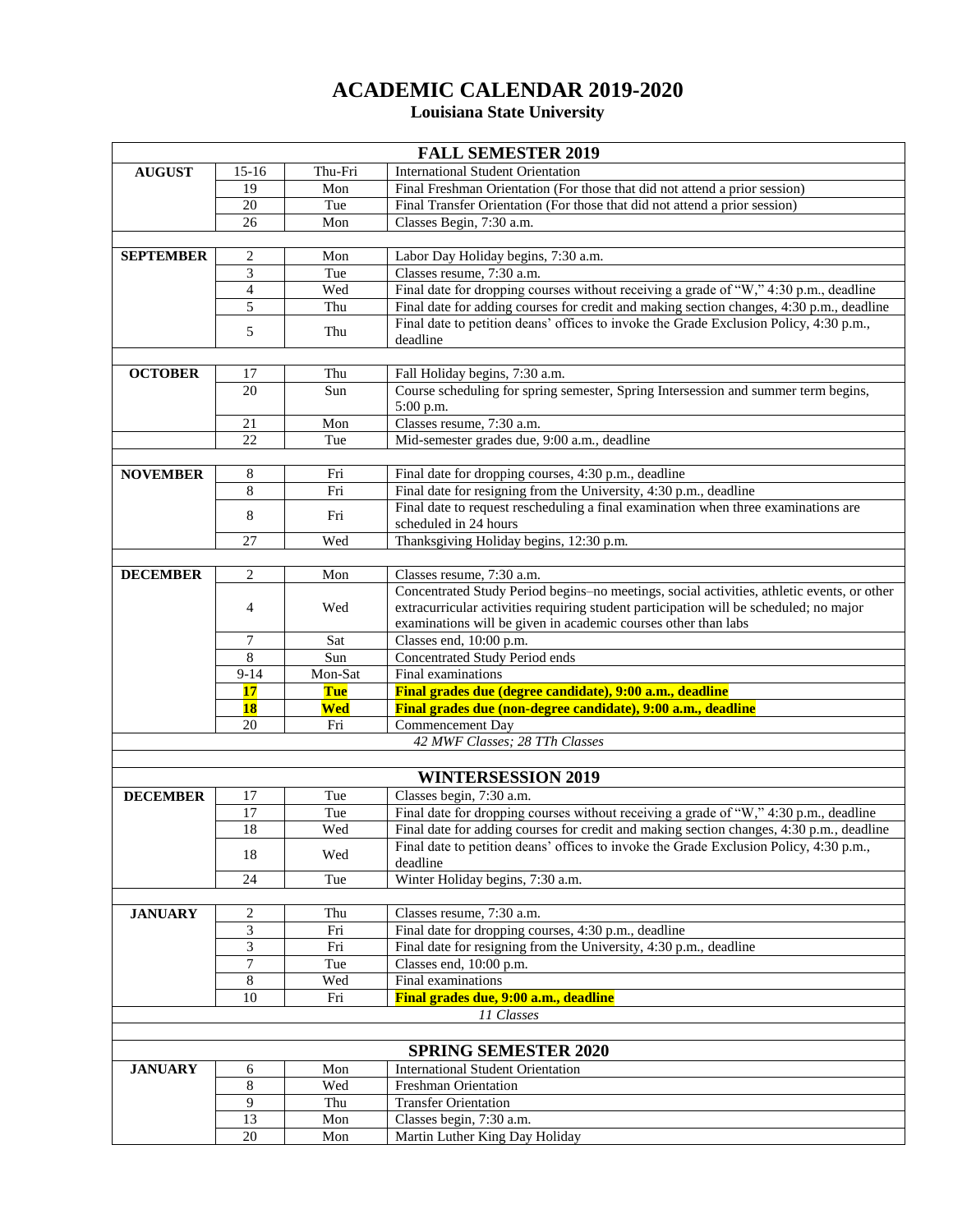|                 | 27             | Mon        | Final date for dropping courses without receiving a grade of "W," 4:30 p.m., deadline*                                                                                             |  |  |  |  |  |
|-----------------|----------------|------------|------------------------------------------------------------------------------------------------------------------------------------------------------------------------------------|--|--|--|--|--|
|                 | 27             | Mon        | Final date for adding courses for credit and making section changes, 4:30 p.m., deadline*                                                                                          |  |  |  |  |  |
|                 |                |            | Final date to petition deans' offices to invoke the Grade Exclusion Policy, 4:30 p.m.,                                                                                             |  |  |  |  |  |
|                 | 27             | Mon        | deadline*                                                                                                                                                                          |  |  |  |  |  |
|                 |                |            |                                                                                                                                                                                    |  |  |  |  |  |
| <b>FEBRUARY</b> | 24             | Mon        | Mardi Gras Holiday begins, 7:30 a.m.                                                                                                                                               |  |  |  |  |  |
|                 | 26             | Wed        | Classes resume, 12:30 p.m.                                                                                                                                                         |  |  |  |  |  |
|                 |                |            |                                                                                                                                                                                    |  |  |  |  |  |
| <b>MARCH</b>    | 10             | Tue        | Mid-semester grades due, 9:00 a.m.                                                                                                                                                 |  |  |  |  |  |
|                 | 23             | Mon        | Spring Break begins, 7:30 a.m.                                                                                                                                                     |  |  |  |  |  |
|                 |                |            | Course scheduling for fall semester, Summer Intersession and Wintersession begins,                                                                                                 |  |  |  |  |  |
|                 | 23             | Mon        | 5:00 p.m.                                                                                                                                                                          |  |  |  |  |  |
|                 | 30             | Mon        | Classes resume, 7:30 a.m.                                                                                                                                                          |  |  |  |  |  |
|                 |                |            |                                                                                                                                                                                    |  |  |  |  |  |
| <b>APRIL</b>    | 10             | Fri        | Good Friday Holiday                                                                                                                                                                |  |  |  |  |  |
|                 | 13             | Mon        | Final date for dropping courses, 4:30 p.m., deadline                                                                                                                               |  |  |  |  |  |
|                 | 13             | Mon        | Final date for resigning from the University, 4:30 p.m., deadline                                                                                                                  |  |  |  |  |  |
|                 | 13             | Mon        | Final date to request rescheduling a final examination when three examinations are                                                                                                 |  |  |  |  |  |
|                 |                |            | scheduled in 24 hours                                                                                                                                                              |  |  |  |  |  |
|                 |                |            | Concentrated Study Period begins-no meetings, social activities, athletic events, or other                                                                                         |  |  |  |  |  |
|                 | 29             | Wed        | extracurricular activities requiring student participation will be scheduled; no major                                                                                             |  |  |  |  |  |
|                 |                |            | examinations will be given in academic courses other than labs                                                                                                                     |  |  |  |  |  |
|                 |                |            |                                                                                                                                                                                    |  |  |  |  |  |
| <b>MAY</b>      | 2              | Sat        | Classes end, 10:00 p.m.                                                                                                                                                            |  |  |  |  |  |
|                 | 3              | Sun        | Concentrated Study Period ends                                                                                                                                                     |  |  |  |  |  |
|                 | $4-9$          | Mon-Sat    | Final examinations                                                                                                                                                                 |  |  |  |  |  |
|                 | <b>12</b>      | <b>Tue</b> | Final grades due (degree candidate), 9:00 a.m., deadline                                                                                                                           |  |  |  |  |  |
|                 | <b>13</b>      | Wed        | Final grades due (non-degree candidate), 9:00 a.m., deadline                                                                                                                       |  |  |  |  |  |
|                 | 15             | Fri        | Degrees Conferred                                                                                                                                                                  |  |  |  |  |  |
|                 |                |            | 42 MWF Classes; 29 TTh Classes                                                                                                                                                     |  |  |  |  |  |
|                 |                |            |                                                                                                                                                                                    |  |  |  |  |  |
|                 |                |            | <b>SPRING INTERSESSION 2020</b>                                                                                                                                                    |  |  |  |  |  |
| <b>MAY</b>      | 18             | Mon        | Classes begin, 7:30 a.m.                                                                                                                                                           |  |  |  |  |  |
|                 | 18<br>19       | Mon        | Final date for dropping courses without receiving a grade or "W," 4:30 p.m., deadline                                                                                              |  |  |  |  |  |
|                 |                | Tue        | Final date for adding courses for credit and making section changes, 4:30 p.m., deadline<br>Final date to petition deans' offices to invoke the Grade Exclusion Policy, 4:30 p.m., |  |  |  |  |  |
|                 | 19             | Tue        | deadline                                                                                                                                                                           |  |  |  |  |  |
|                 | 26             | Tue        | Final date for dropping courses, 4:30 p.m., deadline                                                                                                                               |  |  |  |  |  |
|                 | 26             | Tue        | Final date for resigning from the University, 4:30 p.m., deadline                                                                                                                  |  |  |  |  |  |
|                 | 29             | Fri        | Classes end, 10:00 p.m.                                                                                                                                                            |  |  |  |  |  |
|                 | 30             | Sat        | Final examinations                                                                                                                                                                 |  |  |  |  |  |
|                 |                |            |                                                                                                                                                                                    |  |  |  |  |  |
| June            | $\overline{2}$ | Tue        | Final grades due, 9:00 a.m., deadline                                                                                                                                              |  |  |  |  |  |
|                 |                |            | 11 Classes                                                                                                                                                                         |  |  |  |  |  |
|                 |                |            |                                                                                                                                                                                    |  |  |  |  |  |
|                 |                |            |                                                                                                                                                                                    |  |  |  |  |  |
|                 |                |            |                                                                                                                                                                                    |  |  |  |  |  |
|                 |                |            | <b>SUMMER TERM 2020</b>                                                                                                                                                            |  |  |  |  |  |
|                 |                |            | <b>SESSION A</b>                                                                                                                                                                   |  |  |  |  |  |
| <b>JUNE</b>     | 1              | Mon        | <b>International Student Orientation</b>                                                                                                                                           |  |  |  |  |  |
|                 | 3              | Wed        | <b>Freshman Orientation</b>                                                                                                                                                        |  |  |  |  |  |
|                 | $\overline{4}$ | Thu        | <b>Transfer Orientation</b>                                                                                                                                                        |  |  |  |  |  |
|                 | 8              | Mon        | Classes begin, 7:30 a.m.                                                                                                                                                           |  |  |  |  |  |
|                 | 10<br>11       | Wed<br>Thu | Final date for dropping courses without receiving a grade of "W," 4:30 p.m., deadline                                                                                              |  |  |  |  |  |
|                 |                |            | Final date for adding courses for credit and making section changes, 4:30 p.m., deadline                                                                                           |  |  |  |  |  |
|                 | 11             | Thu        | Final date to petition deans' offices to invoke the Grade Exclusion Policy, 4:30 p.m.,<br>deadline                                                                                 |  |  |  |  |  |
|                 |                |            |                                                                                                                                                                                    |  |  |  |  |  |
| <b>JULY</b>     | 3              | Fri        |                                                                                                                                                                                    |  |  |  |  |  |
|                 | 6              | Mon        | Independence Day Holiday begins, 7:30 a.m.<br>Classes resume, 7:30 a.m.                                                                                                            |  |  |  |  |  |
|                 | 7              | Tue        | Mid-term grades due, 9:00 a.m.                                                                                                                                                     |  |  |  |  |  |
|                 | 14             | Tue        | Final date for dropping courses, 4:30 p.m., deadline                                                                                                                               |  |  |  |  |  |
|                 | 14             | Tue        | Final date for resigning from the University, 4:30 p.m., deadline<br>Classes end, 10:00 p.m.                                                                                       |  |  |  |  |  |